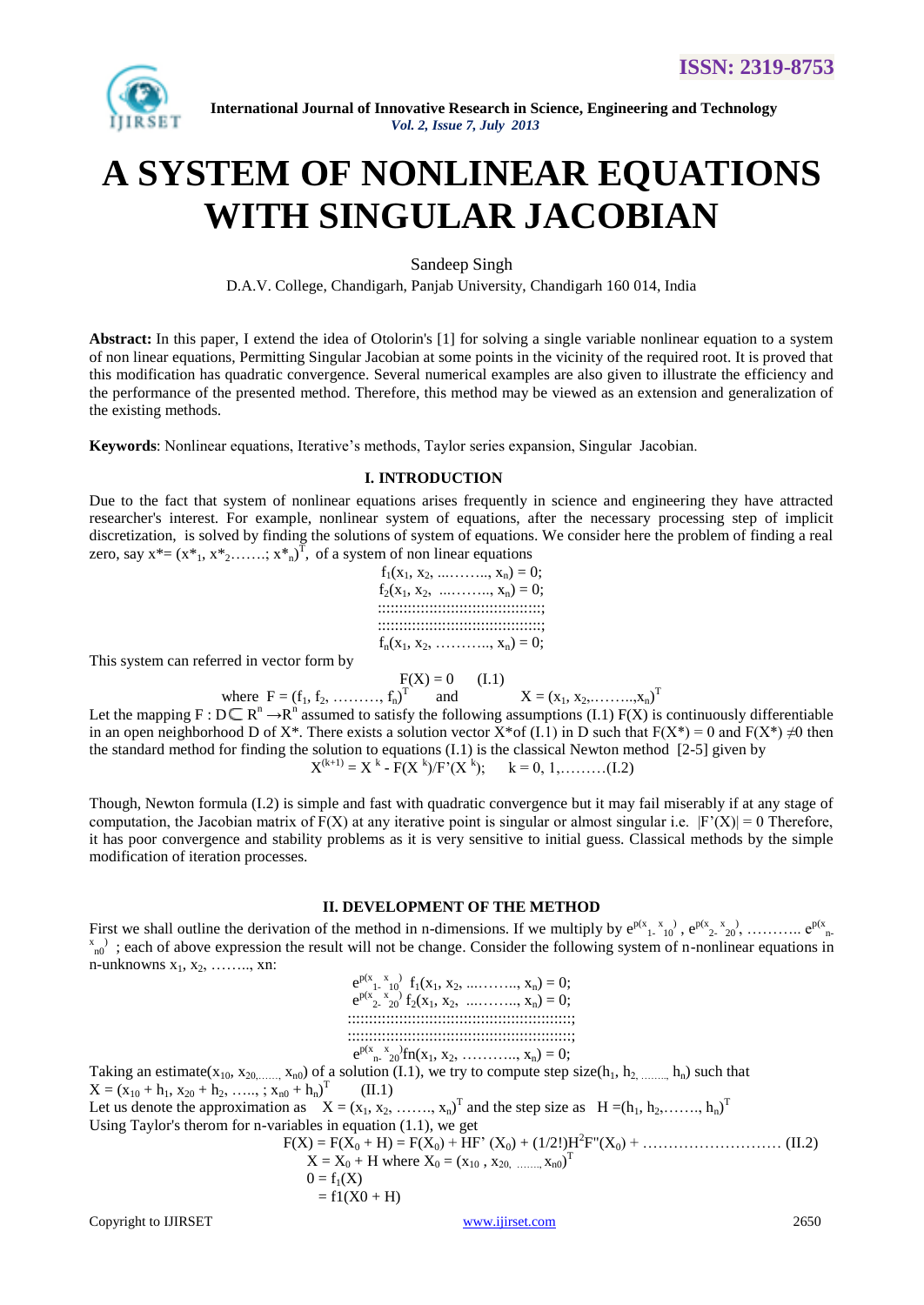

#### International Journal of Innovative Research in Science, Engineering and Technology Vol. 2, Issue 7, July 2013

Similarly

$$
\approx [f1(X0) + h_1 \partial f_1/\partial x_1 + h_2 \partial f_1/\partial x_2 + \dots + h_n \partial f_1/\partial x_n + O(h^2)]e^{ph_1}
$$
  
\n=  $[f_1(X_0) + h_1 \partial f_1/\partial x_1 + h_2 \partial f_1/\partial x_2 + \dots + h_n \partial f_1/\partial x_n + O(h^2)](1 + ph_1 + O(h^2))$   
\n=  $f_1(X_0) + h_1 \partial f_1/\partial x_1 + h_2 \partial f_1/\partial x_2 + \dots + h_n \partial f_1/\partial x_n + ph_1 f_1(X_0) + O(h^2)$   
\n $f_2(X_0) + h_1 \partial f_2/\partial x_1 + h_2 \partial f_2/\partial x_2 + \dots + h_n \partial f_2/\partial x_n + ph_2 f_2(X_0) + O(h^2) = 0$   
\n $f_3(X_0) + h_1 \partial f_3/\partial x_1 + h_2 \partial f_3/\partial x_2 + \dots + h_n \partial f_3/\partial x_n + ph_3 f_3(X_0) + O(h^2) = 0$ 

 $f_n(X_0) + h_1 \partial f_n / \partial x_1 + h_2 \partial f_n / \partial x_2 + \ldots + h_n \partial f_n / \partial x_n + ph_n f_n(X_0) + O(h^2) = 0$ 

Converting the system in matrix form, we have

$$
\begin{bmatrix}\n\frac{\partial f_1}{\partial x_1} & \cdots & \cdots & \frac{\partial f_1}{\partial x_n} \\
\vdots & \vdots & \ddots & \vdots \\
\frac{\partial f_n}{\partial x_1} & \cdots & \cdots & \frac{\partial f_n}{\partial x_n}\n\end{bmatrix}\n\begin{bmatrix}\nh_1 \\
h_2 \\
\vdots \\
h_n\n\end{bmatrix} +\n\begin{bmatrix}\np f_1(X0) & 0 & \cdots & 0 \\
0 & \cdots & \cdots & \cdots \\
0 & 0 & \cdots & \cdots \\
\vdots & \ddots & \vdots \\
h_n\n\end{bmatrix}\n\begin{bmatrix}\nh_1 \\
\vdots \\
h_n\n\end{bmatrix} +\n\begin{bmatrix}\nf_1(X0) \\
\vdots \\
h_n\n\end{bmatrix} +\n\begin{bmatrix}\nf_1(X0) \\
\vdots \\
h_n\n\end{bmatrix} +\n\begin{bmatrix}\nh_2 \\
\vdots \\
h_n\n\end{bmatrix} +\n\begin{bmatrix}\nh_1 \\
\vdots \\
h_n\n\end{bmatrix} +\n\begin{bmatrix}\nh_2 \\
\vdots \\
h_n\n\end{bmatrix} +\n\begin{bmatrix}\nh_1(X0) \\
\vdots \\
h_n(X0)\n\end{bmatrix} +\n\begin{bmatrix}\nh_2 \\
\vdots \\
h_n\n\end{bmatrix} +\n\begin{bmatrix}\nh_1(X0) \\
\vdots \\
h_n(X0)\n\end{bmatrix} +\n\begin{bmatrix}\nh_1 \\
\vdots \\
h_n\n\end{bmatrix} +\n\begin{bmatrix}\nh_1 \\
\vdots \\
h_n\n\end{bmatrix} +\n\begin{bmatrix}\nh_1 \\
\vdots \\
h_n\n\end{bmatrix} +\n\begin{bmatrix}\nh_1 \\
\vdots \\
h_n\n\end{bmatrix} +\n\begin{bmatrix}\nh_1 \\
\vdots \\
h_n\n\end{bmatrix} +\n\begin{bmatrix}\nh_1 \\
\vdots \\
h_n\n\end{bmatrix} +\n\begin{bmatrix}\nh_1 \\
\vdots \\
h_n\n\end{bmatrix} +\n\begin{bmatrix}\nh_1 \\
\vdots \\
h_n\n\end{bmatrix} +\n\begin{bmatrix}\nh_1 \\
\vdots \\
h_n\n\end{bmatrix} +\n\begin{bmatrix}\nh_1 \\
\vdots \\
h_n\n\end{bmatrix} +\n\begin{bmatrix}\nh_1 \\
\vdots \\
h_n\n\end{bmatrix} +\n\begin{bmatrix}\nh_1 \\
\vdots \\
h_n
$$

As  $X = X_0 + H$ , we have

Where p is any real non-zero parameter.

If  $p = 0$  then given method is Newton's method. Therefore p is a non-zero real number chosen so that the denominator has maximum value.

$$
P = \begin{cases} \n\left| \mathbb{Z} - m^2 i f \left| J_{F(X0)} \right| < 0 \text{ and } |diag(p f_i(X0)| > 0 \\
-m^2 i f \left| J_{F(X0)} \right| > 0 \text{ and } |diag(p f_i(X0)| < 0 \\
m^2 i f \left| J_{F(X0)} \right| < 0 \text{ and } |diag(p f_i(X0)| < 0 \\
m^2 i f \left| J_{F(X0)} \right| > 0 \text{ and } |diag(p f_i(X0)| > 0\n\end{cases}
$$

# **III. CONVERGENCE ANALYSIS**

We shall present the mathematical proof for the order of convergence of formula  $(II.3)$  the order of convergence for the remaining algorithms can be proved in same lines.

Theorem III.1. Let r CD be a simple zero of a sufficiently differentiable function  $F : D \subseteq R^n \to R^n$  for interval D. Let X0 be an initial guess sufficiently closed to r and  $[J_{F(X0)} + diag(pf_i(X_0))] \neq 0$  in D. Then the sequence generated by formula (3.3) is quadratical convergent.

Proof.: Let r be a simple zero of  $F(X) = 0$  (i.e.  $F(r) = 0$ ) and  $F: R^n \to R^n$  be defined  $\phi(X) = X - [J_{F(X)} + diag(pf_i(X))]^{-1}F(X)$ by This can be written as  $[J_{F(X)} + diag(pf_i(X))] (\phi(X) - X) + F(X) = 0$  $(III.1)$ Taking  $\Sigma$ We have

 $(III.2)$ Putting  $X = r$  in (III.2) we have Copyright to IJIRSET

 $\sum_{i=1}^{n} [J_{F(X)} + diag(pf_i(X))] (\phi_i(X) - X) + f_i(X) = 0$ 

www.ijirset.com

 $X = X_0 - [J_{F(X0)} + diag (pfi(X_0))]^{-1}F(X_0)$  $(II.3)$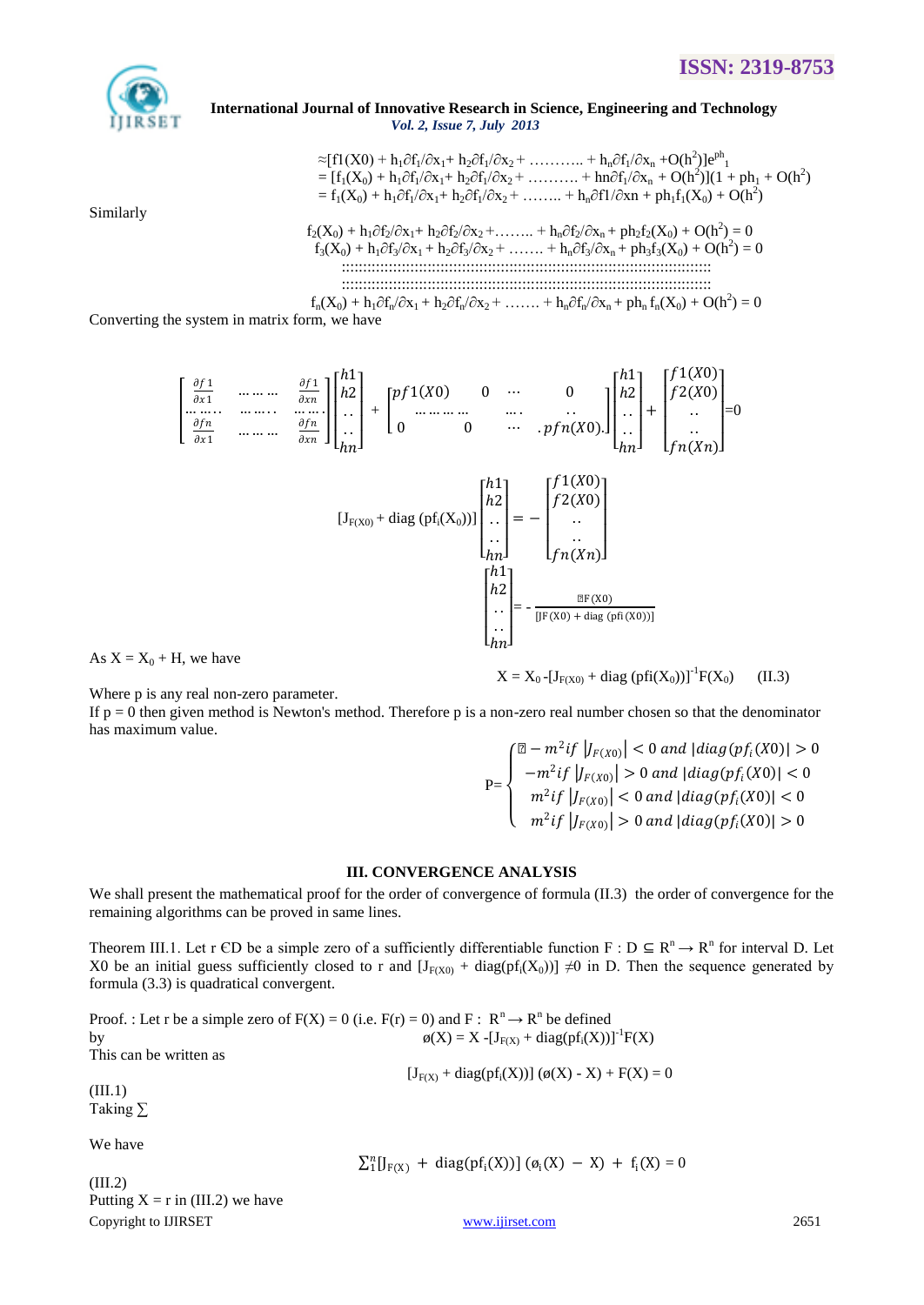

 **International Journal of Innovative Research in Science, Engineering and Technology** *Vol. 2, Issue 7, July 2013*

 $\varphi_{\rm j}({\bf r})={\bf r}_{\rm j}$  $\phi_i(r) = r_i$ 

∂øj(r)/∂xq= 0

(III.3)

Differentiate (III.2) w.r.t.  $x_q$  we have

$$
\Sigma_1^n\frac{\partial \left[ J_{F(X)}+\text{diag}\left(p f_i(X)\right)\right]}{\partial x q}\left(\phi_i(X)-x_j\right)+\Sigma_1^n\big[J_{F(X)}+\text{diag}\left(p f_i(X)\right)\big]\frac{\partial \phi_i(X)}{\partial x q}-\delta_{jq}+\partial f_i(X)/\partial x_q=0
$$

(III.4)

Using (III.3) in (III.4) and putting  $X = r$  we have

(III.5)

Differentiate (III.4) w.r.t.  $x_r$  we have

 $\partial^2 [J_F(\chi) + \text{diag}(pf_i(X))]$ ∂xr ∂xq  $\frac{\ln \frac{\partial^2 [J_F(x) + \text{diag} (pf_i(X))] }{\partial x_i - \partial x_j} (\phi_i(X) - x_j) + \sum_{i=1}^n \partial [J_F(x) + \text{diag} (pf_i(X))] / \partial x_q \frac{\partial \phi_i(X)}{\partial x_q}$ ∂xr  $\int_1^n \partial \big[ J_{F(X)} + \text{diag} \big( \text{pf}_i(X) \big) \big] / \partial x_q \frac{\partial \theta_i(X)}{\partial x} - \delta_{jr}$  $+\sum_{i=1}^{n} \partial \left[J_{F(X)} + \text{diag}(\text{pf}_{i}(X))\right] / \partial x_{r} \frac{\partial \phi_{i}(X)}{\partial x_{0}}$  $\frac{\partial g_1(X)}{\partial x q} - \delta_{jq}$  +  $\sum_{i=1}^{n} [J_{F(X)} + \text{diag}(pf_i(X))] \frac{\partial^2 g_i(X)}{\partial x_r \partial x q}$ ∂xr ∂xq  $\int_{1}^{n} [J_{F(X)} + diag(pf_i(X))] \frac{\partial^2 \phi_i(X)}{\partial x \partial x_0} + \partial^2 f_i(X)/\partial x_i \partial x_q = 0$ 

(III.6)

Putting  $X = r$  in (III.6) and using (III.5) and (III.3) we have

 $\hat{c}$  $e^2\phi_i(r)/\partial x_r\partial x_q$ ≠0

(III.7)

therefore the equation (II.3) is quadraticaly convergent.

# **IV. NUMERICAL RESULTS**

In this section, we shall check the performance of the Present families say  $S1(II.3)$  and  $S2(II.3)$  by taking m = 0.5 and m = 0.05.The comparisons is carried out With Newton method and with GTM1 and GTM2[8].A mat lab program has been written to implement these methods. We use the following stopping criteria for computer programs. We use  $\epsilon = e^{-\epsilon}$ 10

(i)  $|F(Xn)| < \epsilon$ 

For every method, we analyze the number of iterations needed to converge to the required solution. The numerical results are reported in the table 1

We consider the following problems for a system of nonlinear equations.

Problem (a)

$$
x_1^2 - 2x_1 - x_2 + 0.5 = 0
$$
  

$$
x_1^2 + 4x_2^2 - 4 = 0
$$

Problem (b)

$$
x_1^2 + x_2^2 - 1 = 0
$$
  

$$
x_1^2 - x_2^2 + 0.5 = 0
$$

Problem (c)

$$
x_1^2 - x_2^2 + 3\log(x_1) = 0
$$
  

$$
2x_1^2 - x_1 x_2 - 5x_1 + 1 = 0
$$

Problem (d)

e de la contradición de la contradición de la contradición de la contradición de la contradición de la contradición de la contradición de la contradición de la contradición de la contradición de la contradición de la contr  $e^{x1} + x_1 x_2 - x_2 - 0.5 = 0$  $sin(x_1 x_2) + x_1 + x_2 - 1 = 0$ 

Problem (e)

$$
x_1 + 2 x_2 - 3 = 0
$$
  
 
$$
2x_1^2 + x_2^2 - 5 = 0
$$

Problem (f)

$$
x_1^2 - x_2^2 - 4 = 0
$$
  

$$
x_1^2 + x_2^2 - 16 = 0
$$

Problem (g)

$$
x_1^2 - x_2^2 - 1 = 0
$$
  

$$
x_1^3 x_2^2 - 1 = 0
$$

Copyright to IJIRSET [www.ijirset.com](http://www.ijirset.com/) 2652